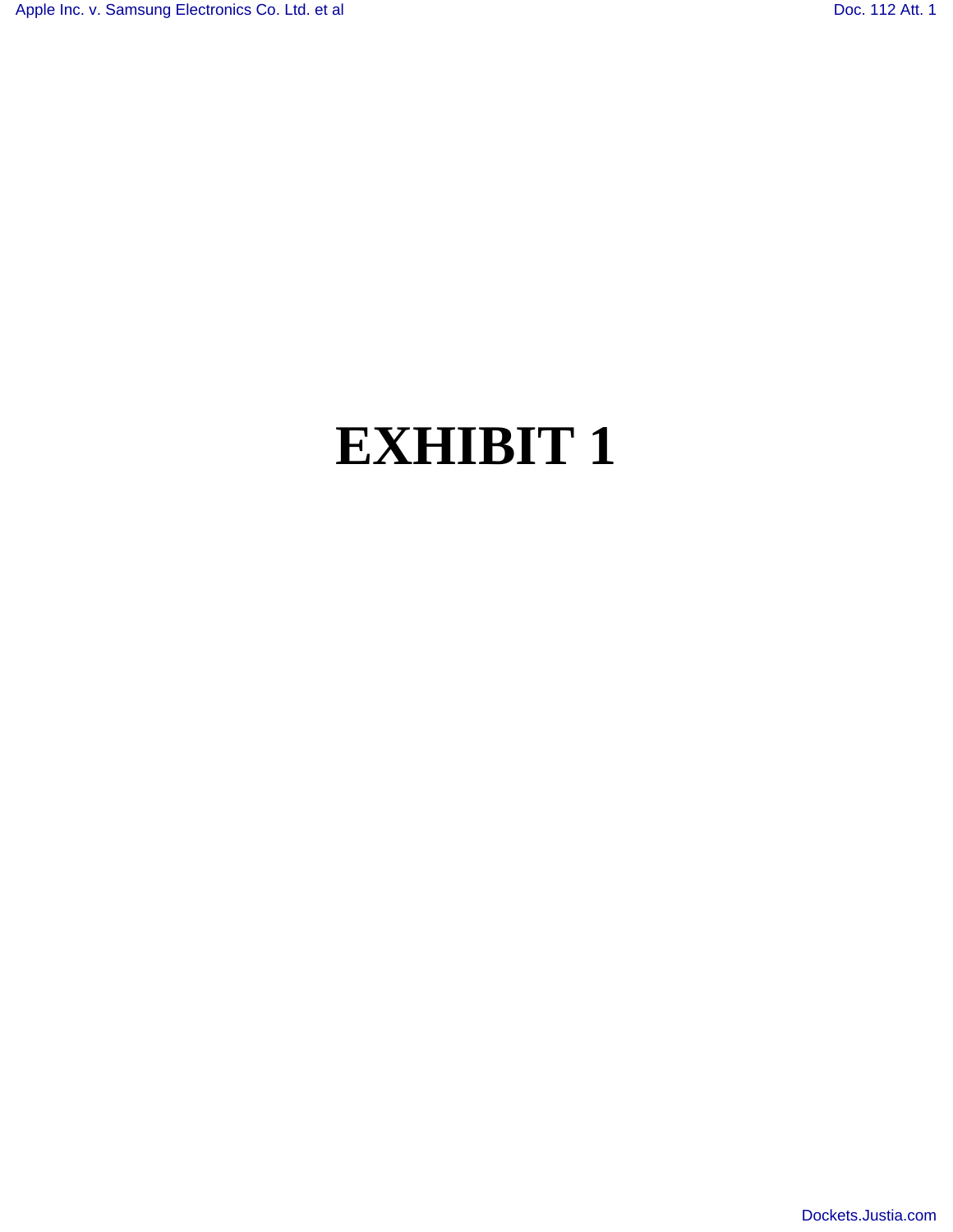|                                         |                 |                                                                                                                                                       |                                                                                                                                                                                                                                                                                                                                                                                                                                                                                                                                                                                                                                                                                                                                                                                                                                                                                                                                                                                                                                                                                                                                                                                                                                                                                          |                   | NEWS ABOUT SAMSUNG LOGIN                                                                                                                    |  |  |
|-----------------------------------------|-----------------|-------------------------------------------------------------------------------------------------------------------------------------------------------|------------------------------------------------------------------------------------------------------------------------------------------------------------------------------------------------------------------------------------------------------------------------------------------------------------------------------------------------------------------------------------------------------------------------------------------------------------------------------------------------------------------------------------------------------------------------------------------------------------------------------------------------------------------------------------------------------------------------------------------------------------------------------------------------------------------------------------------------------------------------------------------------------------------------------------------------------------------------------------------------------------------------------------------------------------------------------------------------------------------------------------------------------------------------------------------------------------------------------------------------------------------------------------------|-------------------|---------------------------------------------------------------------------------------------------------------------------------------------|--|--|
| <b>PRODUCTS</b>                         | <b>BUSINESS</b> | <b>APPS</b>                                                                                                                                           | <b>SUPPORT</b>                                                                                                                                                                                                                                                                                                                                                                                                                                                                                                                                                                                                                                                                                                                                                                                                                                                                                                                                                                                                                                                                                                                                                                                                                                                                           | <b>MY ACCOUNT</b> | ۹<br>Search                                                                                                                                 |  |  |
|                                         |                 |                                                                                                                                                       |                                                                                                                                                                                                                                                                                                                                                                                                                                                                                                                                                                                                                                                                                                                                                                                                                                                                                                                                                                                                                                                                                                                                                                                                                                                                                          |                   |                                                                                                                                             |  |  |
| You are here: Home > News > Latest news |                 |                                                                                                                                                       |                                                                                                                                                                                                                                                                                                                                                                                                                                                                                                                                                                                                                                                                                                                                                                                                                                                                                                                                                                                                                                                                                                                                                                                                                                                                                          |                   |                                                                                                                                             |  |  |
| Latest news                             |                 |                                                                                                                                                       | Samsung Vibrant from T-Mobile USA to Bring Robust Entertainment Experience on a Brilliant                                                                                                                                                                                                                                                                                                                                                                                                                                                                                                                                                                                                                                                                                                                                                                                                                                                                                                                                                                                                                                                                                                                                                                                                |                   | <b>About Samsung</b>                                                                                                                        |  |  |
| <b>International news</b>               | Screen          | T-Mobile's Latest Android™-Powered Device Offers Exclusive Entertainment Experience,<br>Including James Cameron's Avatar In a Slim Smartphone Package | Welcome to<br>Samsung<br>Corporate Profile<br><b>Investor Relations</b>                                                                                                                                                                                                                                                                                                                                                                                                                                                                                                                                                                                                                                                                                                                                                                                                                                                                                                                                                                                                                                                                                                                                                                                                                  |                   |                                                                                                                                             |  |  |
|                                         |                 | than 600,000 books, MobiTV with live and on-demand TV, and much more.                                                                                 | BELLEVUE, Wash. and DALLAS - June 28, 2010 - T-Mobile USA, Inc. and Samsung<br>Telecommunications America (Samsung Mobile), the No. 1 mobile phone provider in the U.S.1,<br>today announced the Samsung Vibrant™, a Samsung Galaxy S™ device available from T-Mobile.<br>Through pre-installed applications and pre-loaded content, the Samsung Vibrant's comprehensive<br>multimedia capabilities combine all your entertainment and communication needs into one device<br>- it's a television, bookshelf, radio, movie library, gaming system, and of course, a smartphone<br>The Vibrant comes fully loaded with exclusive entertainment features including "James Cameron's<br>Avatar" on an included 2GB external memory card and an exclusive collector's edition of a popular<br>game. The Vibrant also brings the Amazon Kindle for Android™ application with access to more                                                                                                                                                                                                                                                                                                                                                                                                   |                   | Sustainability<br>Citizenship<br><b>Our Businesses</b><br>Global Procurement<br>Management<br>Careers<br><b>Press Release</b><br>more $\gg$ |  |  |
|                                         |                 | with T-Mobile's super-fast HSPA+ network.2                                                                                                            | The Vibrant's 4-inch Super AMOLED touch screen display gives customers a vivid, sharp color<br>HD-like viewing experience, whether consumers choose to play a game, watch a movie or read an<br>e-book while on the go. Featuring a slim and sleek design, the Vibrant is one of the most portable<br>and accessible mobile entertainment devices available to U.S. consumers. The speedy Samsung<br>1GHz Cortex A8 Hummingbird Application Processor and six-axis motion sensing which uses an<br>accelerometer and geo-magnetic sensors are optimized for media and gaming, which gives<br>consumers a seamless, immersive experience while reading, watching and playing. The Vibrant is<br>also the latest smartphone in T-Mobile's lineup that can benefit from enhanced speeds in locations                                                                                                                                                                                                                                                                                                                                                                                                                                                                                        |                   | Media Contact<br>more $\gg$<br>SAMSUNG USA<br>News Room<br>more »                                                                           |  |  |
|                                         |                 | lineup of Android-powered devices."                                                                                                                   | "By combining best-selling, award-winning content and amazing hardware that brings that content<br>to life, T-Mobile continues to deliver on its commitment to bring innovative mobile entertainment<br>experiences to consumers' fingertips," said Paul Cole, vice president, devices and accessories, T-<br>Mobile USA. "We are proud to introduce the Samsung Vibrant as the latest addition to our growing                                                                                                                                                                                                                                                                                                                                                                                                                                                                                                                                                                                                                                                                                                                                                                                                                                                                           |                   |                                                                                                                                             |  |  |
|                                         |                 | possibilities are endless."                                                                                                                           | "The Samsung Vibrant contains all of the premium core features that the Galaxy S portfolio offers<br>to consumers, including an industry leading display and powerful processor. The Galaxy S devices<br>make the smartphone brilliant," said Omar Khan, chief strategy officer for Samsung Mobile. "When<br>you combine the Vibrant's incredible hardware with preloaded content like "Avatar," along with<br>thousands of applications available on the Android Market, the entertainment and customization                                                                                                                                                                                                                                                                                                                                                                                                                                                                                                                                                                                                                                                                                                                                                                            |                   |                                                                                                                                             |  |  |
|                                         |                 |                                                                                                                                                       | "James Cameron's Avatar" is in many ways the most innovative film ever produced, and in<br>working with Samsung and T-Mobile we are now able to offer this eye-catching experience to<br>viewers in a new and dynamic environment on the Samsung Vibrant,' said Peter Levinsohn,<br>president of new media and digital distribution for 20th Century FOX Film Company.                                                                                                                                                                                                                                                                                                                                                                                                                                                                                                                                                                                                                                                                                                                                                                                                                                                                                                                   |                   |                                                                                                                                             |  |  |
|                                         |                 | enthusiasts includes the following:                                                                                                                   | The multimedia experience that makes the Samsung Vibrant a great option for entertainment                                                                                                                                                                                                                                                                                                                                                                                                                                                                                                                                                                                                                                                                                                                                                                                                                                                                                                                                                                                                                                                                                                                                                                                                |                   |                                                                                                                                             |  |  |
|                                         | their reading.  | highest-grossing film in history.<br>to MobiTV, their first 30 days of service are free.3                                                             | - 20th Century Fox's "James Cameron's Avatar," full-screen movie pre-loaded on the Samsung<br>Vibrant, takes consumers back to Pandora, the fictional world created by James Cameron, in the<br>- Amazon Kindle for Android application provides direct access to more than 600,000 books,<br>including a vast majority of The New York Times Best Sellers and New Releases. Before<br>consumers purchase a book, they can read the first chapter for free. They also can read reviews<br>and recommendations from Amazon.com and its customers. With Kindle for Android, customers<br>can sync their reading with their other Kindle devices so they never lose their place or are without<br>- MobiTV mobile phone application offers consumers access to live and on-demand TV available in<br>English and Spanish — including more than 35 channels of news, sports and entertainment.<br>Favorite channels such as Bravo, Disney Channel, ESPN, NBC and more are available for<br>Samsung Vibrant consumers to watch at home or away. Plus, when Vibrant consumers subscribe<br>- Slacker Radio mobile application comes pre-loaded on the Samsung Vibrant, allowing anyone to<br>listen to free personalized radio. Slacker offers more than 120 genre stations and the ability to |                   |                                                                                                                                             |  |  |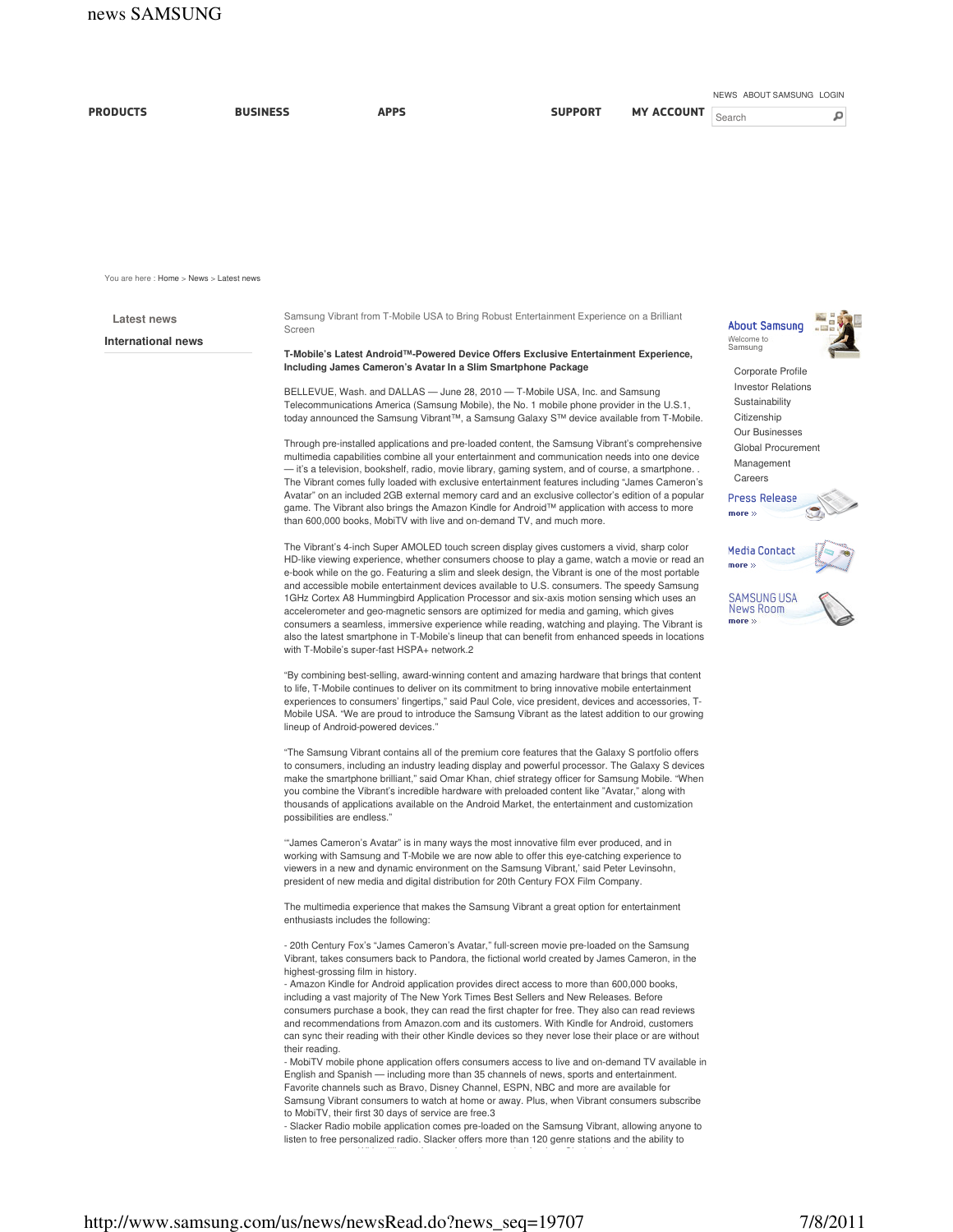- Gogo® Inflight Internet service offers a bonus to consumers who purchase the Samsung Vibrant: up to a month of free in-flight Wi-Fi access on their device, with Internet access on more than 3,000 daily flights and growing every day in the continental U.S.4 - Samsung Media Hub, expected to be available in the near future,is a full library of video and literary content powered by some of the biggest names in entertainment.

The Samsung Vibrant's assets go beyond its impressive entertainment features. Running Android 2.1, the Samsung Vibrant offers a seven-paned home screen and access to Android Market™ to personalize the device with 65,000 applications, including applications for social networking, gaming, travel and more. Samsung's Social Hub service helps consumers to easily keep in touch with family and friends through integrated contacts, calendars, social networking sites and group messaging, including the ability to "reply all" for up to 10 contacts. The Vibrant also supports six languages: English, Spanish, French, Dutch, Italian and Korean.

The Vibrant delivers advanced phone features such as GPS functionality with access to turn-byturn navigation and Swype® text input for fast, accurate communication. It also features a 5 megapixel camera with digital zoom and autofocus, and a video camera for recording crystal-clear, high-definition (720p) videos and photos for playback on an HD television. With support for up to 32 GB of external memory, the Vibrant provides ample space for consumers' entertainment favorites. Consumers can customize their Vibrant with two battery cover options in dark blue and lavender that will come packaged exclusively with the T-Mobile device.

### Availability

The Samsung Vibrant and its exclusive pre-loaded entertainment content is expected to be available to T-Mobile customers beginning July 21. Customers can visit http://galaxy-s.tmobile.com for more information.

In addition, it is expected that beginning on July 1, customers may pre-order the Samsung Vibrant at any one of more than 4,000 RadioShack® stores. To pre-order, customers must purchase a \$50 gift card, which will be applied toward the retail price of the device. Customers can schedule an appointment to pick up and activate their devices at RadioShack stores with anticipated availability starting July 21. Customers who pre-order at RadioShack will receive a \$50 gift card by mail after purchasing their phone with qualifying voice and data plan on a two-year contract. The ability to pre-order is also expected to be available online at http://www.radioshack.com/vibrant beginning July 1.

# # # #

1 Based upon reported shipment data for Q1 2010, 2009, and 2008, Strategy Analytics' U.S. Market Share Handset Shipments Reports.

2 HSPA+ available in specific markets.

3 After the first 30 days, monthly subscription charges will apply.

4 Free month requires purchase of device by 12/31/10; expires earlier of 30 days from registration or 1/30/11.

## Note to Editors in the United States

For photos of the Samsung Vibrant from T-Mobile and other T-Mobile services and products, please log onto http://www.TheNewsMarket.com/T-Mobile to preview and request photos. Registration is free to the media.

# About Samsung Telecommunications America

Samsung Telecommunications America, LLC, a Dallas-based subsidiary of Samsung Electronics Co., Ltd., researches, develops and markets wireless handsets and telecommunications products throughout North America. For more information, please visit www.samsung.com.

### About Samsung Electronics Co., Ltd.

Samsung Electronics Co., Ltd. is a global leader in semiconductor, telecommunication, digital media and digital convergence technologies with 2009 consolidated sales of (US)\$116.8 billion. Employing approximately 188,000 people in 185 offices across 65 countries, the company consists of eight independently operated business units: Visual Display, Mobile Communications, Telecommunication Systems, Digital Appliances, IT Solutions, Digital Imaging, Semiconductor and LCD. Recognized as one of the fastest growing global brands, Samsung Electronics is a leading producer of digital TVs, memory chips, mobile phones and TFT-LCDs. For more information, please visit www.samsung.com.

# About T-Mobile USA, Inc.

Based in Bellevue, Wash., T-Mobile USA, Inc. is the U.S. wireless operation of Deutsche Telekom AG. By the end of the first quarter of 2010, approximately 150 million mobile customers were served by the mobile communication segments of the Deutsche Telekom group — 33.7 million by T-Mobile USA — all via a common technology platform based on GSM and UMTS, the world's most widely used digital wireless standards. T-Mobile USA's innovative wireless products and services help empower people to connect to those who matter most. Multiple independent research studies continue to rank T-Mobile among the highest in numerous regions throughout the U.S. in wireless customer care and call quality. For more information, please visit http://www.T-Mobile.com. T-Mobile is a federally registered trademark of Deutsche Telekom AG.

### Forward-Looking Statements

This press release contains forward-looking statements that reflect the current views of Deutsche Telekom management with respect to future events. The words "anticipate," "believe," "estimate," "expect," "intend," "may," "plan," "project" and "should" and similar expressions are intended to identify forward-looking statements. Forward-looking statements are based on current plans,